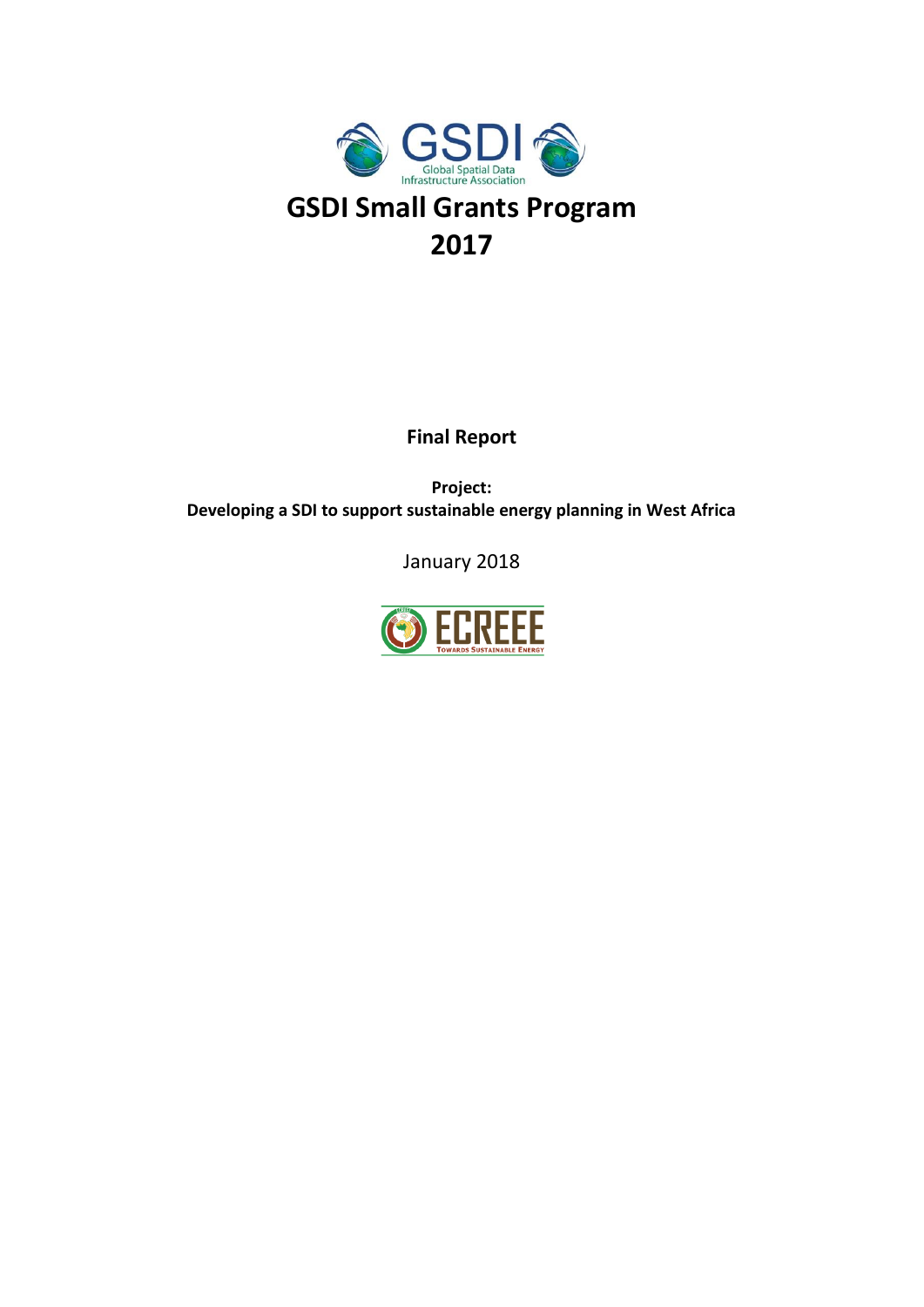

# **Contents**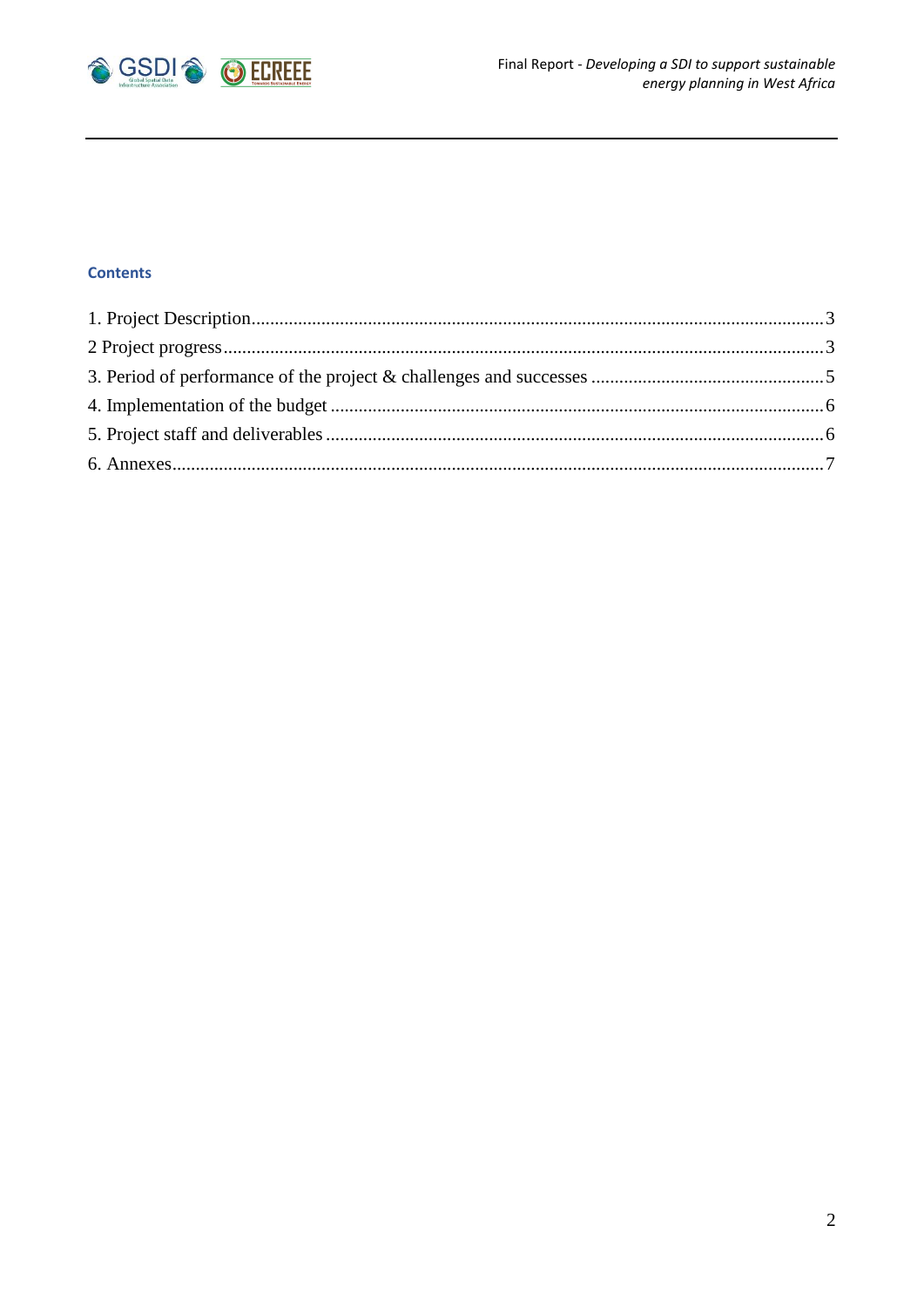

# <span id="page-2-0"></span>**1. Project Description**

The ECOWAS member states have set targets to increase rural electrification under the framework of different national policies and international programs. Off-grid technologies are being used to electrify communities situated far away from the transmission grid. Moreover, renewable energy technologies are also being deployed to produce power for these communities thanks to the existence of abundant renewable energy resources among other reasons.

The aim of this project is to map the operational Clean Energy Mini-Grid (CEMGs) projects in ECOWAS region and publish them on the ECOWREX SDI platform, thus contributing to offer open spatial data on operational CEMGs that proves to be of high interest for project developers on rural electrification in West Africa.

Since 90% of these projects are located in 2 ECOWAS countries: Senegal and Mali, this project focuses on these two countries. To achieve the objective of the project, ECREEE will collaborate with identified actors from the Ministries of Energy and Rural Electrification Agencies from these countries.

New spatial datasets with reliable information and key data for rural electrification planning will be produced and published on the ECOWREX SDI. These maps produced will also be disseminated via a proper communication channel to the member states.

The project strengths the data collection strategy of ECREEE for the ECOWREX SDI by actively engaging key actors in each of the countries. Moreover, it contributes to increase usage of the platform by the ECOWAS member states and supports the capacity building component of the ECOWREX program to increase the use of the ECOWREX SDI and GIS for energy planning in West Africa.

More specifically the project:

- Will produce a document with all necessary information and technical specifications on existing and operational CEMGs in Mali and Senegal that will fulfil the expectations of the project developers in the region;
- Will elaborate specific spatial datasets with the information and technical specifications on existing CEMGs in Mali and Senegal to be published on the ECOWREX SDI;
- Will elaborate and publish specific maps and metadata;
- <span id="page-2-1"></span>Will disseminate results and benefits.

### **2 Project progress**

| <b>PHASE 1 - DATA COLLECTION AND VALIDATION</b>           |               |                                                                                                                                                                                                                                                                              |               |  |
|-----------------------------------------------------------|---------------|------------------------------------------------------------------------------------------------------------------------------------------------------------------------------------------------------------------------------------------------------------------------------|---------------|--|
| <b>Planned task</b>                                       | Responsible   | <b>Description</b>                                                                                                                                                                                                                                                           | <b>Status</b> |  |
| Contracting<br>consultants/experts in<br>Mali and Senegal | <b>ECREEE</b> | Communicated officially to ASER (Senegalese<br>Agency for Rural Electrification) and<br><b>AMADER (Malian Rural Electrification</b><br>Agency) about the granted project and sent<br>official nomination letters to both<br>institutions to officially designate the expert. | Completed     |  |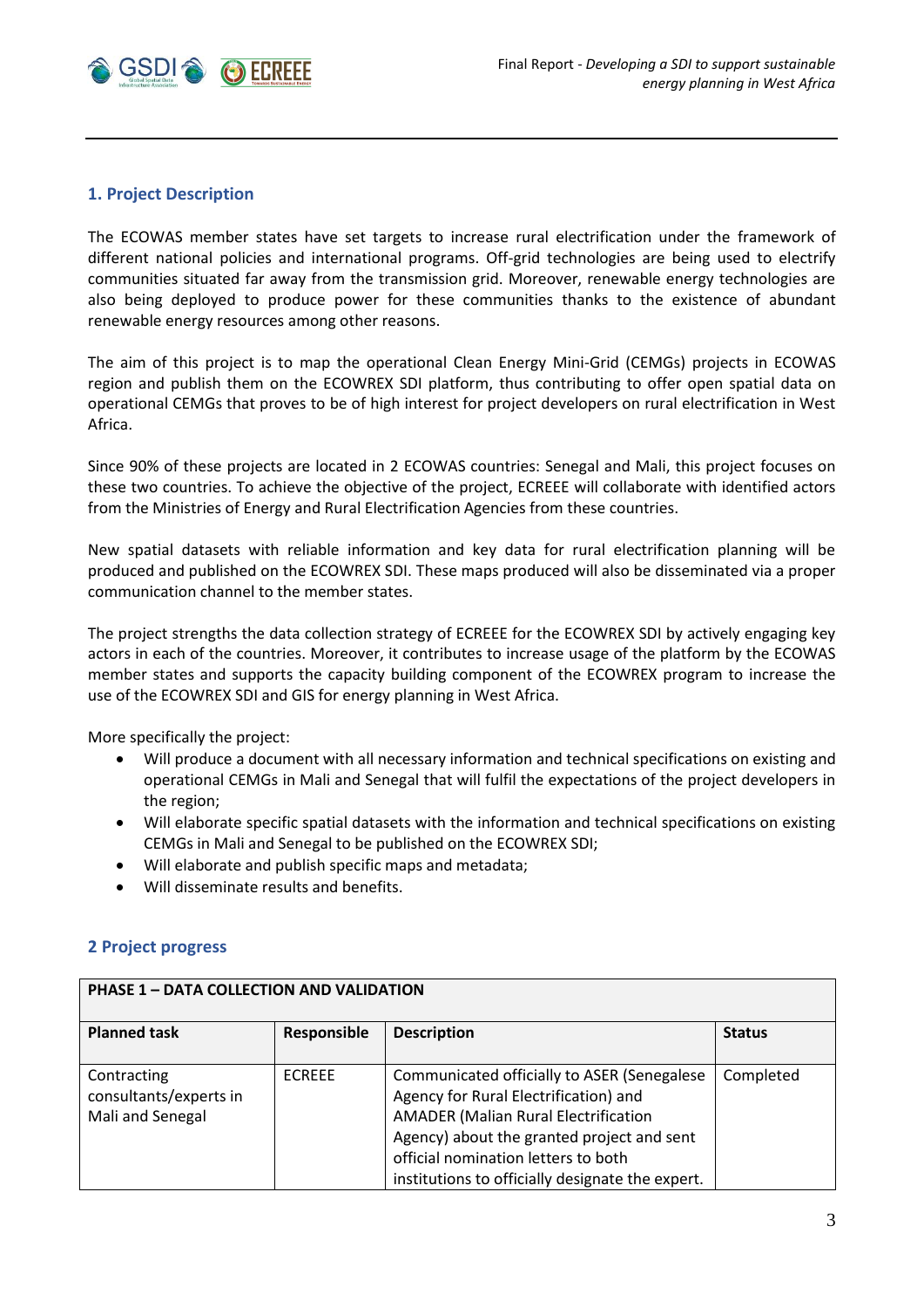

| Preparation of the excel<br>template to be filled with                                                    | <b>ECREEE</b>                    | Prepared service contracts for the<br>designated experts and organized the<br>signature of the contracts previous to the<br>start of the project.<br>Excel templated prepared containing all<br>specifications needed to be collected from             | Completed |  |
|-----------------------------------------------------------------------------------------------------------|----------------------------------|--------------------------------------------------------------------------------------------------------------------------------------------------------------------------------------------------------------------------------------------------------|-----------|--|
| the information on<br>planned and existing<br>CEMGs in the country                                        |                                  | each operational and planned CEMGs                                                                                                                                                                                                                     |           |  |
| Fill the excel template<br>with the information on<br>planned and existing<br>CEMGs in the country        | Contracted<br>experts            | The contracted experts completed the excel<br>templates in collaboration with the rural<br>electrification agencies (AMADER and ASER).<br>A continuous communication process was<br>established with ECREEE in order to address<br>different questions | Completed |  |
| Validate the excel<br>template with the<br>information on planned<br>and existing CEMGs in<br>the country | <b>ECREEE</b> and<br>consultants | Validated the excel templates provided by<br>the consultants. It included:<br>Validation of operational and<br>planned plants;<br>Validation of the technical<br>specifications;<br>Validation of the location                                         | Completed |  |
| <b>PHASE 2 - DATA PUBLICATION ON ECOWREX SDI</b>                                                          |                                  |                                                                                                                                                                                                                                                        |           |  |
| Preparation of the<br>metadata template for<br>the GIS layer                                              | <b>ECREEE</b>                    | Prepared a metadata template in a text<br>document according to ISO 19115                                                                                                                                                                              | Completed |  |
| Filling the metadata<br>template                                                                          | <b>ECREEE</b> and<br>Consultant  | Filled the metadata template for the data<br>collected in Senegal and Mali                                                                                                                                                                             | Completed |  |
| Produce the GIS layer<br>"CEMGs operational and<br>planned in Mali and<br>Senegal"                        | <b>ECREEE</b>                    | Produced a shapefile by using the excel<br>templates. Converted the excel file into<br>shapefile                                                                                                                                                       | Completed |  |
| Publication of the<br>shapefile on ECOWREX<br><b>SDI</b>                                                  | <b>ECREEE</b>                    | Publication of the shapefile in the<br>$\overline{\phantom{a}}$<br>PostgreSQL database and Geoserver.<br>Definition of the styles<br>Publication of the metadata                                                                                       | Completed |  |
| <b>Phase 3 - MAPS AND COMMUNICATION CAMPAIGN</b>                                                          |                                  |                                                                                                                                                                                                                                                        |           |  |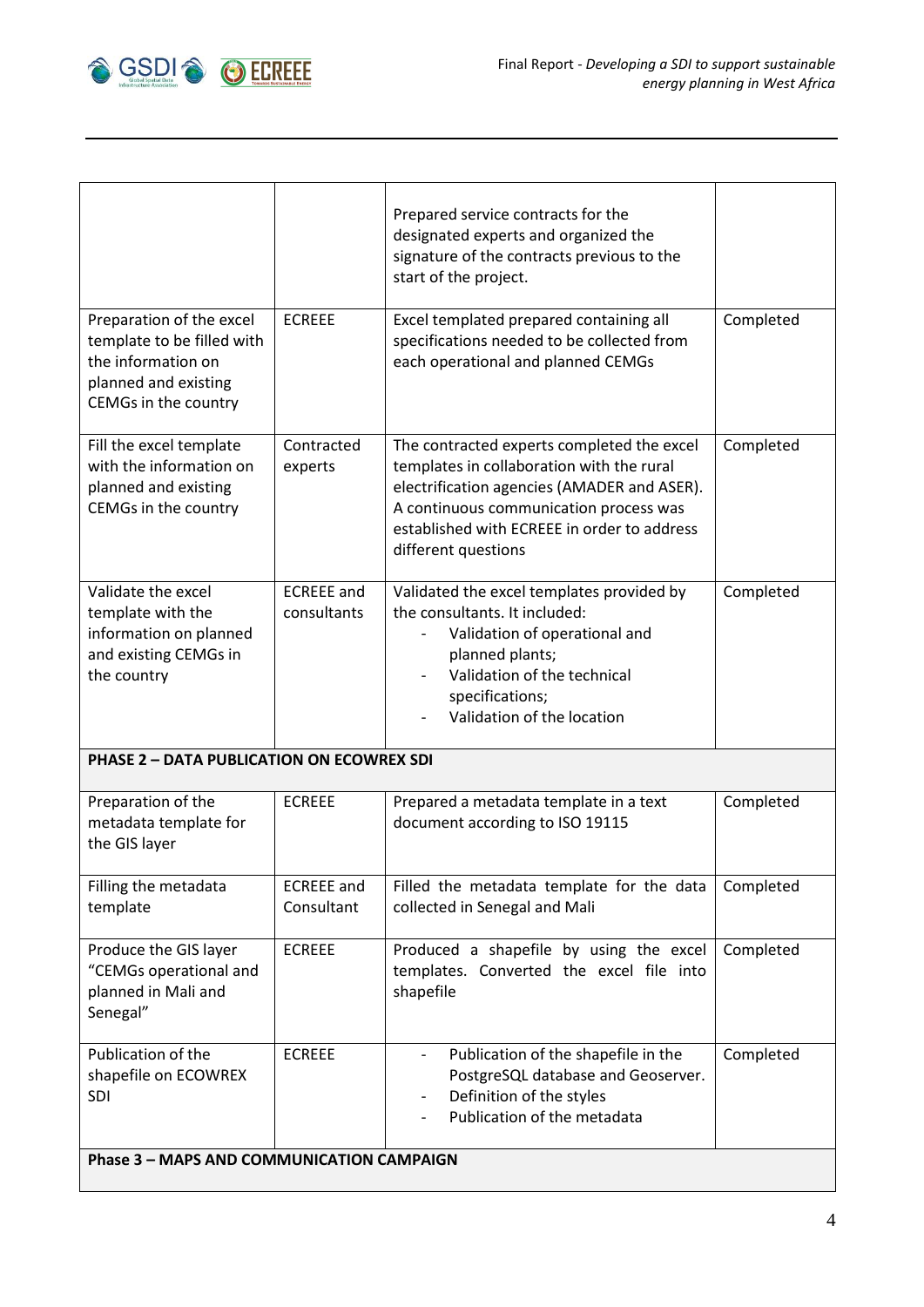

| Preparation of maps for<br>both countries with<br>information on location<br>of operational CEMGs<br>plants and other key<br>planning information<br>such as transmission and<br>distribution lines,<br>population distribution,<br>etc. | <b>ECREEE</b> | $\overline{\phantom{a}}$ | Prepare maps in PDF and Image<br>format for each country<br>Publication of maps on ECOWREX           | Not completed<br>(this activity<br>will be<br>completed by<br>the ECREEE<br>GIS expert as<br>requested by<br>official<br>stakeholders<br>and users of<br>the SDI) |
|------------------------------------------------------------------------------------------------------------------------------------------------------------------------------------------------------------------------------------------|---------------|--------------------------|------------------------------------------------------------------------------------------------------|-------------------------------------------------------------------------------------------------------------------------------------------------------------------|
| Communication<br>campaign                                                                                                                                                                                                                | <b>FCREEE</b> |                          | Prepare news and contents created<br>on ECOWREX.org for publication and<br>dissemination of the data | Completed                                                                                                                                                         |

## <span id="page-4-0"></span>**3. Period of performance of the project & challenges and successes**

| Starting date of the project: 28/08/2017 |                               |                  |  |  |
|------------------------------------------|-------------------------------|------------------|--|--|
| <b>Project phase</b>                     | <b>Period</b>                 | <b>Status</b>    |  |  |
|                                          |                               |                  |  |  |
| Data collection and validation           | From 04/09/2017 to 16/10/2017 | Completed        |  |  |
| Data publication on ECOWREX SDI          | From 16/10/2017 to 06/11/2017 | Completed on the |  |  |
|                                          |                               | 30/01/2018       |  |  |
| Maps production and                      | From 06/11/2017 to 30/11/2017 | Completed on the |  |  |
| communication campaign                   |                               | 30/01/2018       |  |  |

Challenges encountered according to the initial schedule:

The second and third phase of the project have been conditioned by the busy schedule with the implementation of the annual ECREEE work plan. The work plan agreed of three months represented a temptative schedule which could be conditioned by the other activities that the project staff from ECREEE has to complete before the end of the year.

Second and third phase have been finally completed in January 2018.

The data collection and validation phase of the project was the most critical part and has been completed with success. The bureaucratic task with ASER and AMADER was completed faster than expected and the designation of the experts and signature of contracts did not delay the start of the project. The consultants performed their tasks according to their contract and the data was validated and delivered. Moreover, this activity serves as a pilot experience for ECREEE in order to organize spatial data collection from public administrations in the ECOWAS member states. Phase 1 of the project has been a successful example of collaboration from public administration on sustaining the ECOWREX SDI.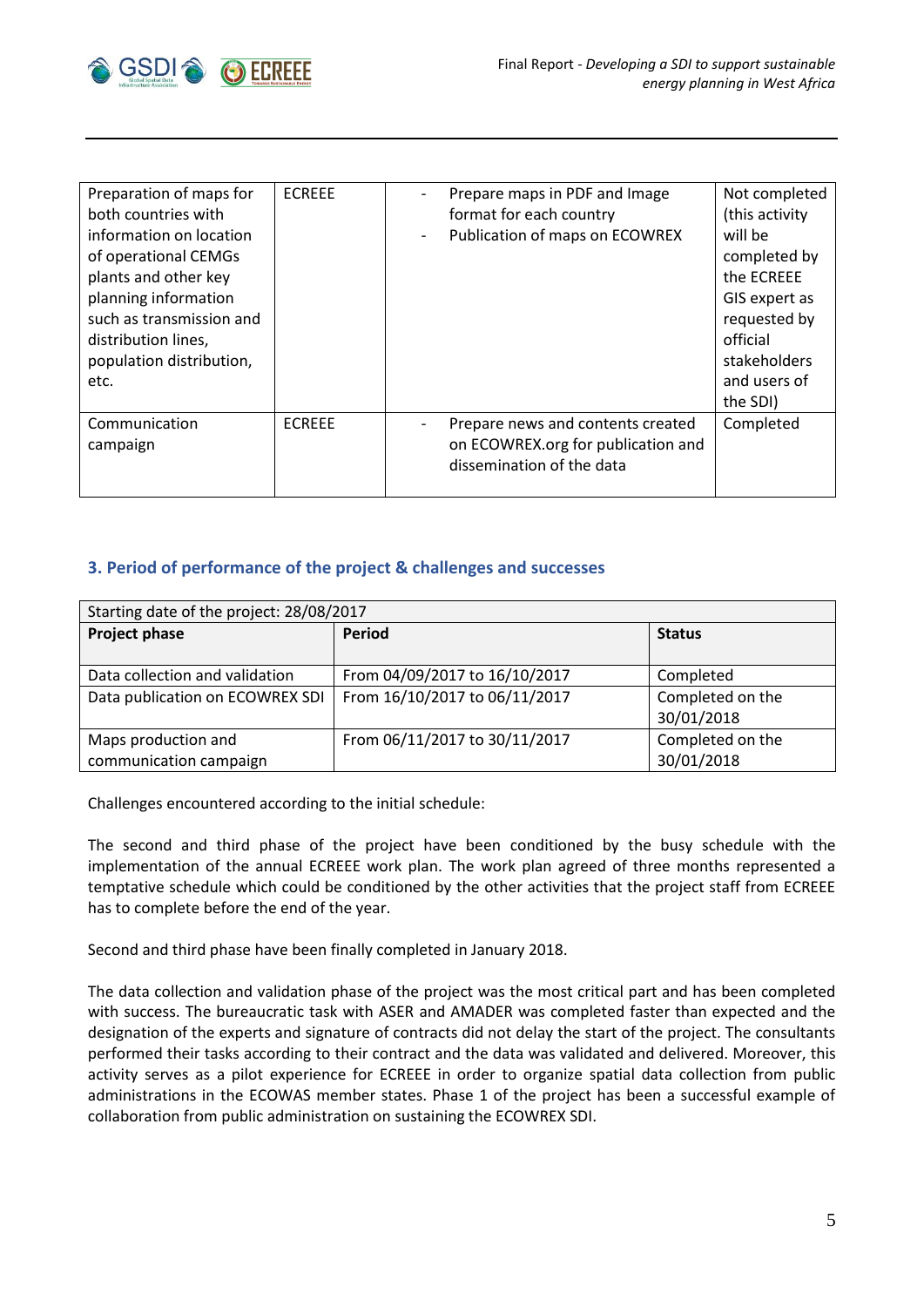

### <span id="page-5-0"></span>**4. Implementation of the budget**

The budget has been used for the subcontracting of the following tasks:

### **1. Data collection on existing CEMGs**

To fill the excel document prepared by ECREEE with the information on all existing and operational CEMGs. This would also include identifying and segregating those off grid hybrid system that have storage system and include the necessary information to locate the projects and develop the spatial datasets.

### **2. Data validation on existing CEMGs**

To validate the information filled in the excel document with the ECREEE and GIZ experts.

#### **3. Support for data publication on ECOWREX SDI**

To fill the metadata template prepared by the GIS specialist at ECREEE and validate it.

These activities were defined in the service contracts prepared and signed with the selected experts from AMADER in Mali and ASER in Senegal.

Budget Details:

| <b>Start of the contract</b>  | 4/9/2017                                                  |      |         |            |  |
|-------------------------------|-----------------------------------------------------------|------|---------|------------|--|
| <b>End of the contract</b>    | 27/10/2017                                                |      |         |            |  |
| <b>Project phase</b>          | <b>Timeframe</b><br>Number of<br>Rate/day<br><b>Total</b> |      |         |            |  |
|                               | (subcontracting period)                                   | days |         |            |  |
| Phase 1 - data collection and | 4/9/2017 - 12/10/2017                                     | 20   | \$50.00 | \$1,000.00 |  |
| validation                    |                                                           |      |         |            |  |
| Phase 2 - data publication on | 16/10/2017 - 27/10/2017                                   | 15   | \$50.00 | \$250.00   |  |
| <b>ECOWREX SDI</b>            |                                                           |      |         |            |  |
|                               | <b>TOTAL ONE EXPERT</b>                                   | 25   |         | \$1,250.00 |  |
|                               | <b>TOTAL FOR 2 EXPERTS (*)</b>                            | 50   |         | \$2,500.00 |  |

*\* Expenses are detailed for two experts, one expert from Senegal and one expert from Mali.*

This approved budget has been spent according to the service contracts signed by the consultants. To process the payment ECREEE received the respective invoices from the consultants. Last payment was proceed after the revision and approval of the final report sent by the consultants (see annex 1 and 2).

#### <span id="page-5-1"></span>**5. Project staff and deliverables**

| <b>Name</b>  | Country/Institution | <b>Activities implemented</b>             | <b>Deliverables</b> |
|--------------|---------------------|-------------------------------------------|---------------------|
|              |                     |                                           |                     |
| Adama Berthé | Mali, AMADER        | - Contacted AMADER and CEMGs operator     | Excel template with |
|              | (consultant)        | to collect data on operational CEMGs      | the information on  |
|              |                     | - Worked with AMADER to complete data     | operational and     |
|              |                     | on planned CEMGs                          | planned CEMGs       |
|              |                     | - Filled the template                     |                     |
|              |                     | - Located each plant providing geographic | Final report of     |